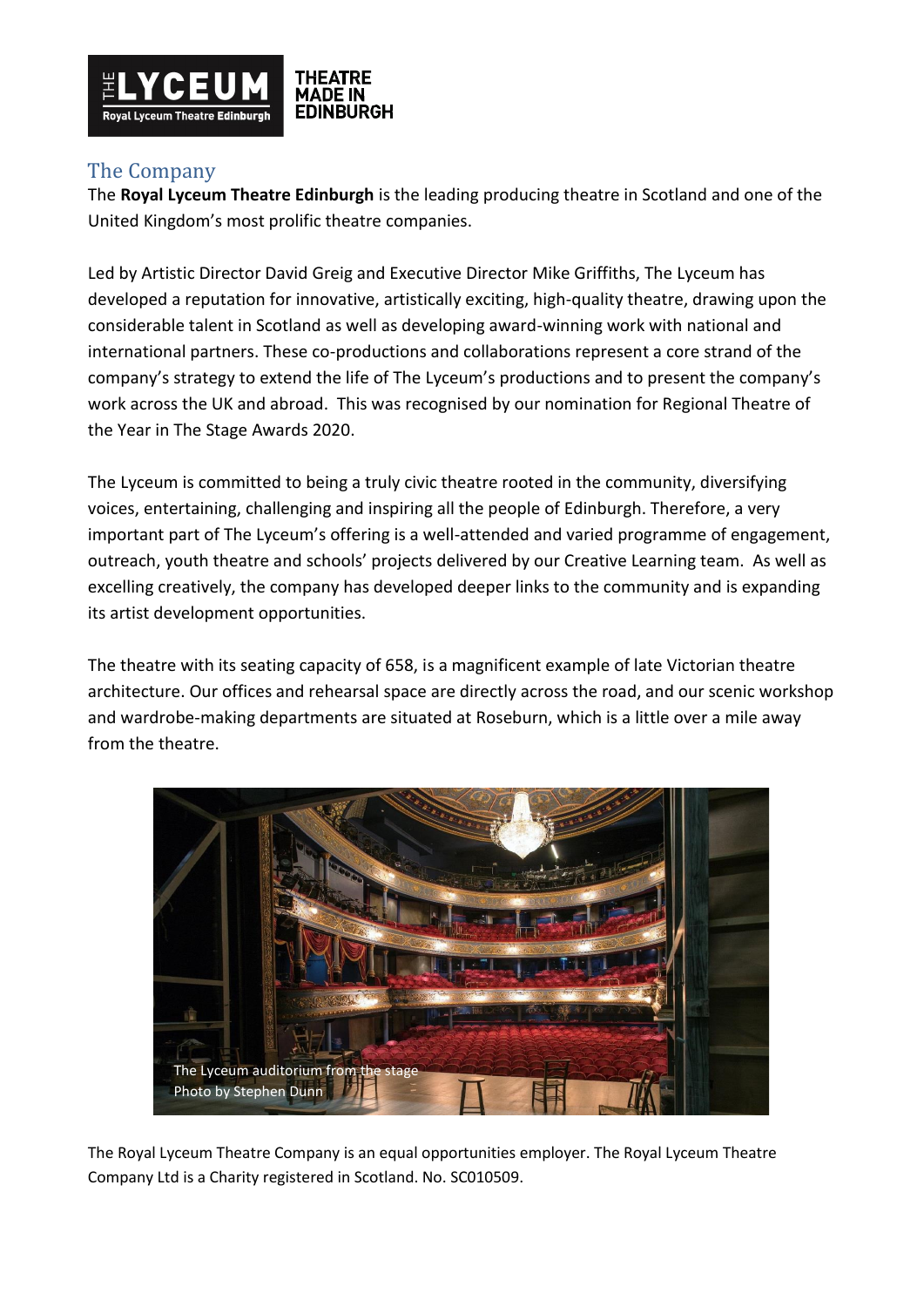

## **Job Description, Terms & Conditions:**

| <b>RESPONSIBLE TO:</b> | <b>Director of Producing</b>                                                                                                                                                               |
|------------------------|--------------------------------------------------------------------------------------------------------------------------------------------------------------------------------------------|
| <b>TERMS:</b>          | <b>Permanent (35 hours, flexible working - the nature of the</b><br>work and responsibilities might necessitate longer hours<br>and evening work with Time Off in Lieu (TOIL) being given) |
| <b>SALARY</b>          | £28,000 - £33,000 per annum subject to experience, plus<br>pension and benefits                                                                                                            |
| <b>LOCATION:</b>       | Lyceum Theatre, Edinburgh                                                                                                                                                                  |
| <b>JOB TITLE:</b>      | Producer                                                                                                                                                                                   |

## MAIN PURPOSE OF POST:

This role will predominantly look after the producing and delivery of several in-house main stage productions each season. The role will play a vital part in improving communication and information sharing across departments.

## KEY RESPONSIBILITIES:

- Lead on creative team and actor contracts and negotiations, liaising with agents as necessary.
- Ensuring contract templates are kept up to date and relevant.
- Plan collaboratively with co-producing/co-presenting partners, including both other sub-rep buildings and commercial companies.
- Attending production meetings and undertaking general administration as required.
- Support the programming and contracting of any visiting work, to include negotiations and visiting work contracts.
- Manage numerous production budgets at the same time, ensuring they're kept up to date.
- Support the Director of Producing on co-productions with other companies and venues, to include supporting negotiations and drafting co-production agreements,
- Oversee financial reconciliations at the end of each production and the communication of this information to relevant parties in a timely fashion.
- Oversee payments of royalties to creative teams.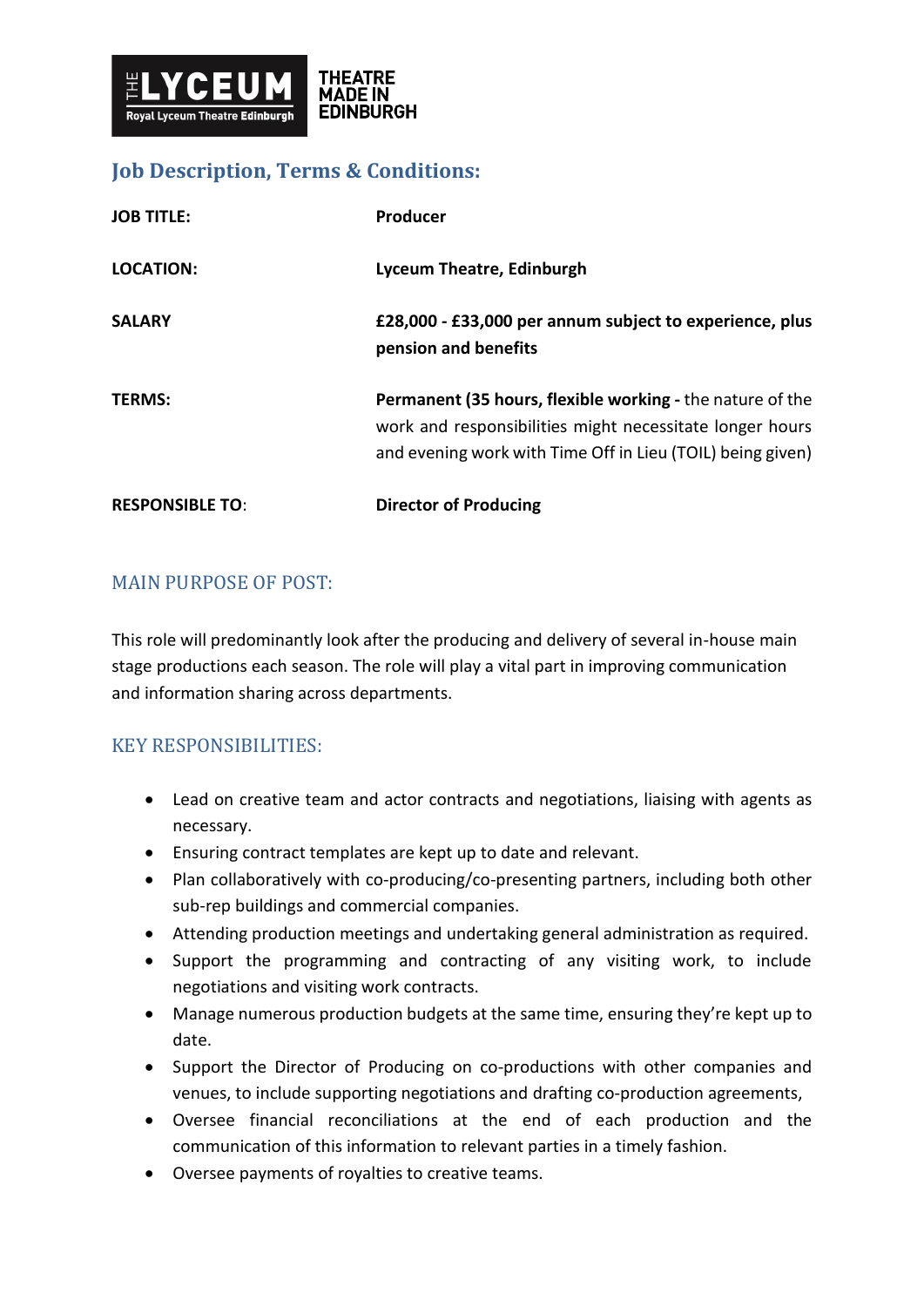

- Reading scripts and researching ideas for future productions.
- Seeing work in Scotland and reporting back to the team.
- Supporting research and development work, to include casting where appropriate.
- Working with the Literary Associate on rights enquiries and commissions.
- Staying up to date with changes made to UK Theatre/Equity/MU agreement.
- Staying up to date with matters relating to Scottish, UK and international touring, to include representing The Lyceum at FST and British Council events.
- Attending and supporting Royal Lyceum events such as post-show talks, patrons evenings and Talk Show events.
- Being a point of contact for actors and members of the creative team visiting and working with the Theatre
- To make a positive contribution to the work of the department and to the Royal Lyceum Theatre Company as a whole.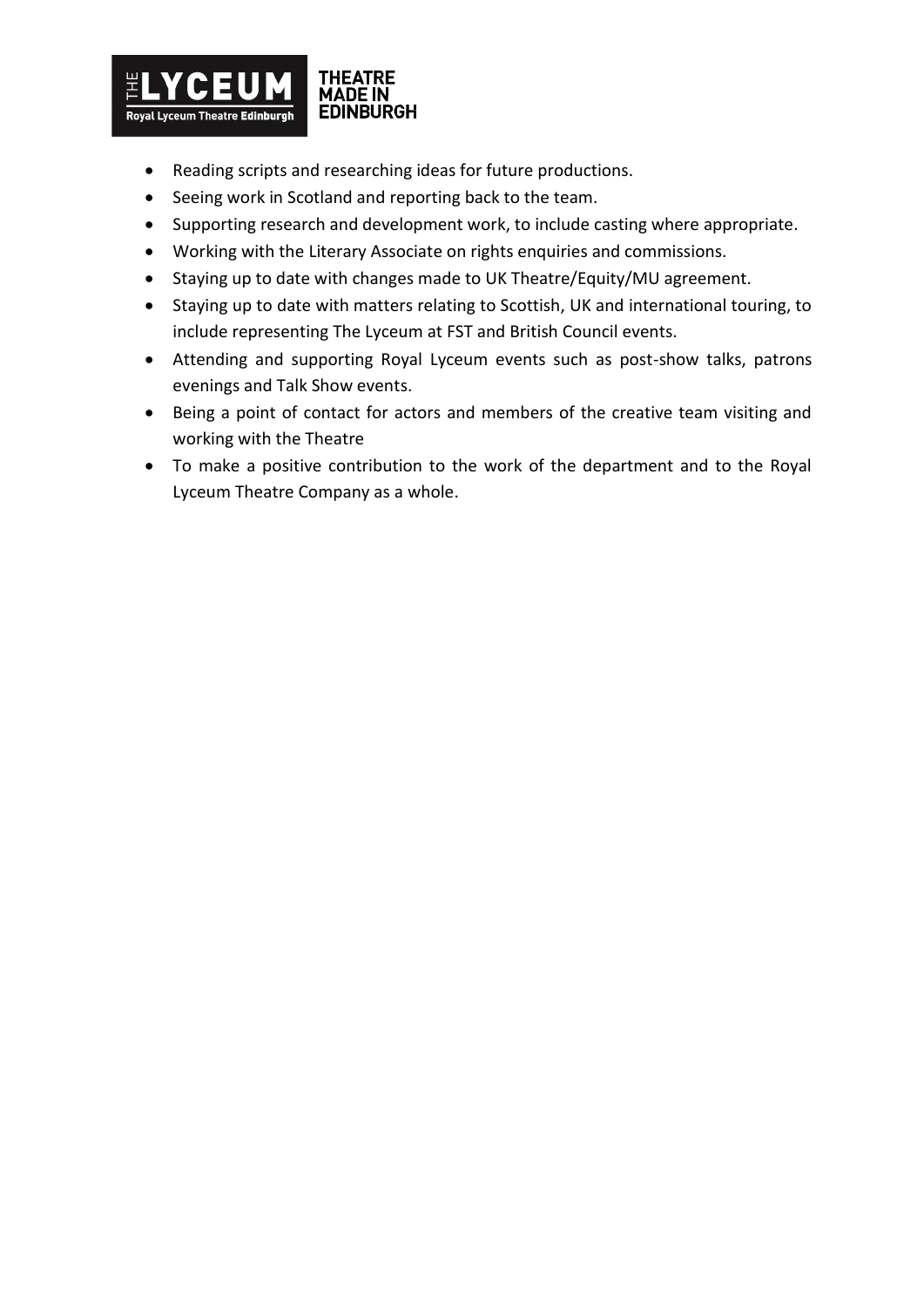

# Person Specification

### **Essential**

- Producing experience
- Excellent communication skills.
- Experience of managing budgets.
- Experience using Microsoft software.
- Ability to work under own initiative and as part of a team.
- Experience of writing contracts, with strong attention to detail.
- Ability to work calmly under pressure.
- Flexibility and reliability.

#### Desirable

- Experience of Equity agreements.
- Experience of producing main stage theatre productions
- Experience of touring theatre in the UK.
- Understanding of Access Requirements in a Theatre setting.
- Previous experience in a professional Theatre company.